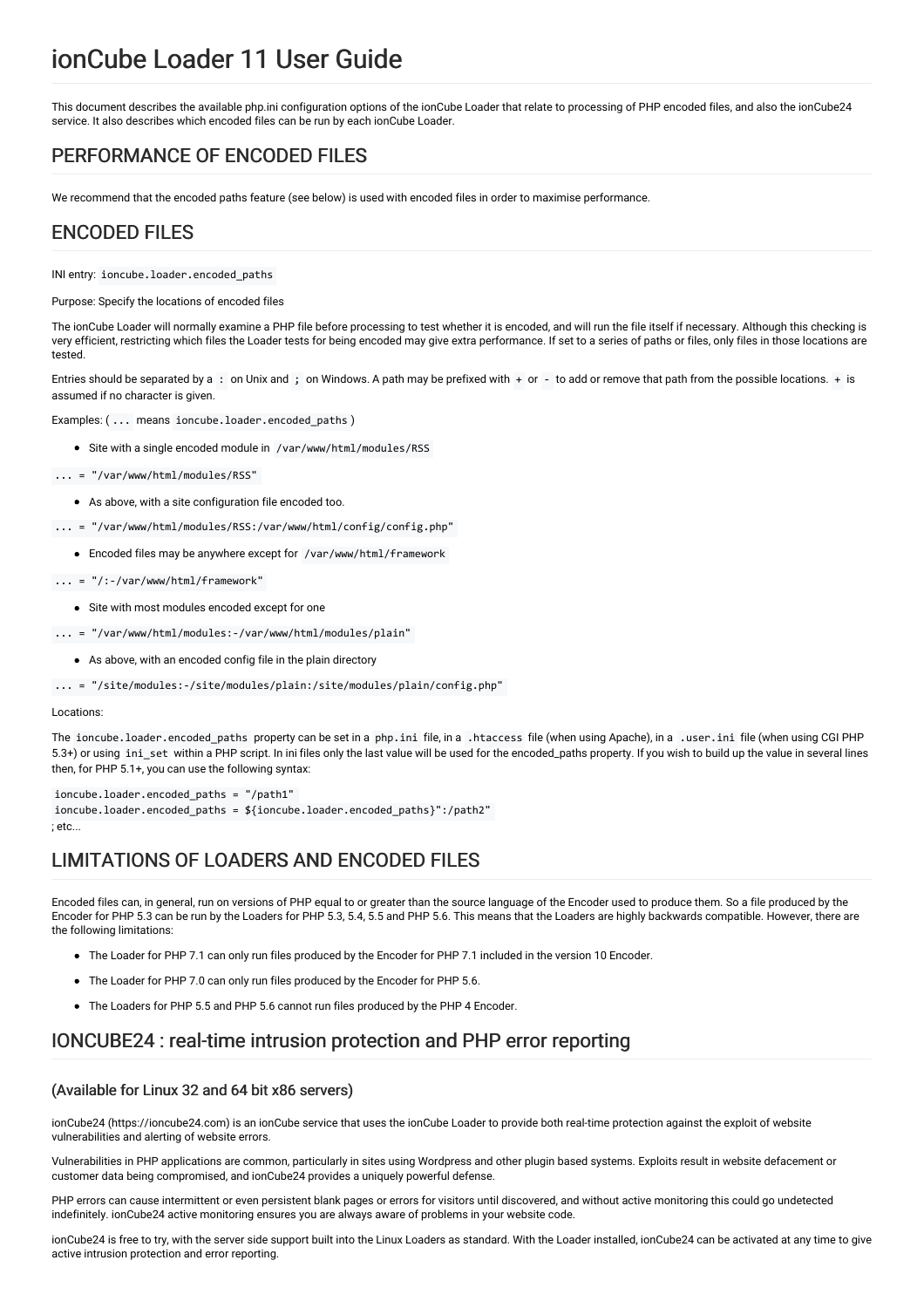### php.ini settings

ionCube24 has a powerful real-time web interface to configure, monitor and manage things, and there are also settings that can be used in a php.ini file as summarised below.

The setup process at https://ioncube24.com automatically gives the settings that you need to get started, but you may wish to make changes yourself once setup. The default values are given with each example.

#### Global settings

INI entry: ic24.enable ; default 0

Purpose: Enable or disable all ionCube24 features.

This defaults to 0 (off), and in this case no ionCube24 behaviour is activated.

Example:

 $ic24.$ enable = 1

INI entry: ic24.api\_access\_key ; provided during setup

Purpose: An authentication key for adminstration requests.

This value is provided when adding a server to ionCube24.

INI entry: ic24.api\_check\_ip ; default 1

Purpose: Specify whether the IP for admin requests should be validated

If set, ionCube24 refuses access to API functions unless the calling IP is a known ionCube IP address. This option should be left with the default setting unless web requests pass through a proxy and your site appears to be accessed from the IP of the proxy instead of ionCube. Note that access to API functions will still be authenticated by access key.

INI entry: ic24.api\_max\_timeout ; default 7

Purpose: Maximum timeout period when sending notifications to ionCube24.

The actual period is adaptive so that a brief increase in typical latency will favour a timeout followed by a retry rather than a longer than usual timeout.

INI entry: ic24.home\_dir ; no default

Purpose: The home directory for ionCube24 related system files.

A location outside of the web root is recommended. It should be writable by the web server during startup.

Example:

ic24.home\_dir = /var/www/ic24\_home

INI entry: ic24.update\_domains\_retry\_interval ; default 30

Purpose: The number of seconds to wait before retrying a fetch of the set of domains being managed.

#### Security related settings

INI entry: ic24.sec.enable ; default "auto"

Purpose: Enable the intrusion protection feature of ionCube24.

Accepted values:

- "auto" (default) allow setting from the ionCube24 control panel.
- 1 : always enabled.
- 0 : disabled.  $\bullet$

INI entry: ic24.sec.initial\_state ; default 1

Purpose: The default for whether security should be enabled or disabled. The default is to enable protection. Any files on a protected domain will become blocked if they are changed, so setting this to 0 will avoid accidental blocking when using ionCube24 for the first time. Protection may be enabled and disabled using the ionCube24 control panel and also via the User API.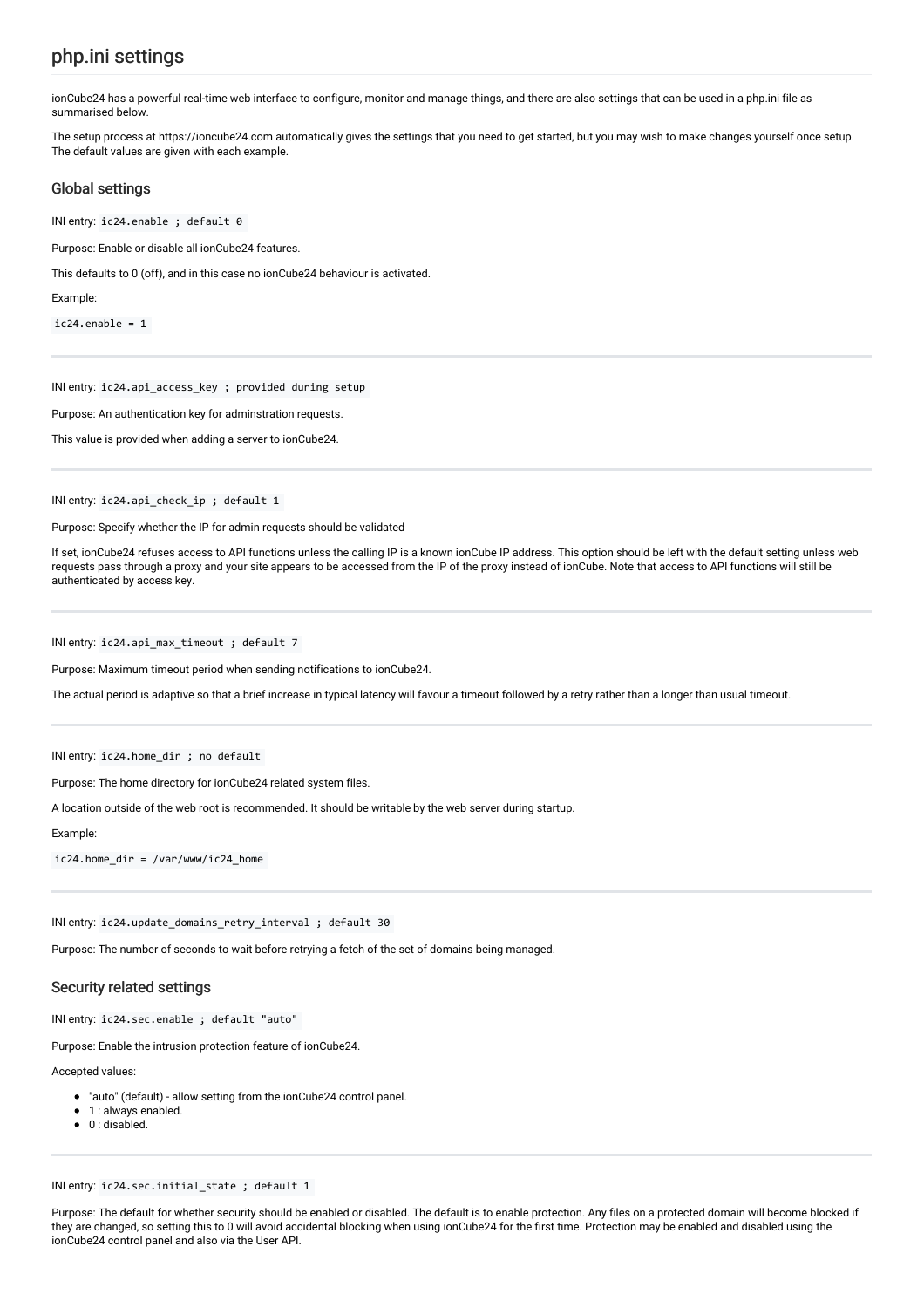Accepted values:

- 1 : protection will be active when ionCube24 initialises.
- 0 : protection will be disabled.

INI entry: ic24.sec.initial\_action ; default "block"

Purpose: The initial setting for how new and modified files should be treated when about to execute. The default is to block. The action is taken only if protection is enabled, and the setting may be changed via the ionCube24 control panel.

Accepted values:

- "block" : prevent execution of new or modified files
- "allow": allow execution of new or modified files

Note that depending on the notification settings, a notification may still be generated when a new or modified file is about to execute even if it is not blocked.

INI entry: ic24.sec.initial\_notify ; default "always"

Purpose: The initial setting for whether a notification is generated the first time an unacknowledged new or modified file is attempted to be executed. This setting can be changed via the ionCube24 control panel.

Accepted values:

- "always" : always notify of a new modification
- "once" : only the first detected modification is reported
- "never" : never notify of new and modified files

INI entry: ic24.sec.exclusion key ; provided during setup

Purpose: A key that if present at the start of a file, will identify the file as trusted. This value is provided when adding a server to ionCube24.

INI entry: ic24.sec.trusted\_include\_paths ; no default

Purpose: List paths from where files can be included and automatically trusted.

Example:

ic24.sec.trusted\_include\_paths = "/var/cache:/var/cache2"

Directories can be excluded from the list by prefixing with a minus character - . e.g.

```
"/var/cache:-/var/cache/subdir"
```
This is useful if your site creates and/or modifies files by itself from time to time, e.g. in a cache directory. Requests that *directly* access files on a trusted include path will be blocked but the file itself will not be blocked, so requests that use the file as intended will still work. See ioncube24.com for more details once signed up. As an alternative, if possible we recommend producing files that include the exclusion key.

INI entry: ic24.sec.block\_uploaded\_files ; default 1

Purpose: If set, block any uploaded files in ionCube24 that are processed using the standard PHP mechanism for uploaded files. This applies even if the file is subsequently included and where included files being automatically approved with the previous setting.

INI entry: ic24.sec.block\_stdin ; default 1

Purpose: Refuse code that PHP sees via stdin . If disabled, code via stdin will run without security checking as there is no filepath. This setting should be left on as PHP would normally never receive a script via stdin.

#### PHP Error reporting settings

INI entry: ic24.phperr.enable ; default "auto"

Purpose: Enable reporting of PHP errors to ionCube24. When enabled, any non-ignored errors are reported to ionCube24 in realtime, triggering alerting so errors can be investigated as necessary.

Accepted values:

"auto" (default) - allow setting from the ionCube24 control panel.

1 : always enabled.  $\bullet$ 

 $\bullet$  0 : disabled.